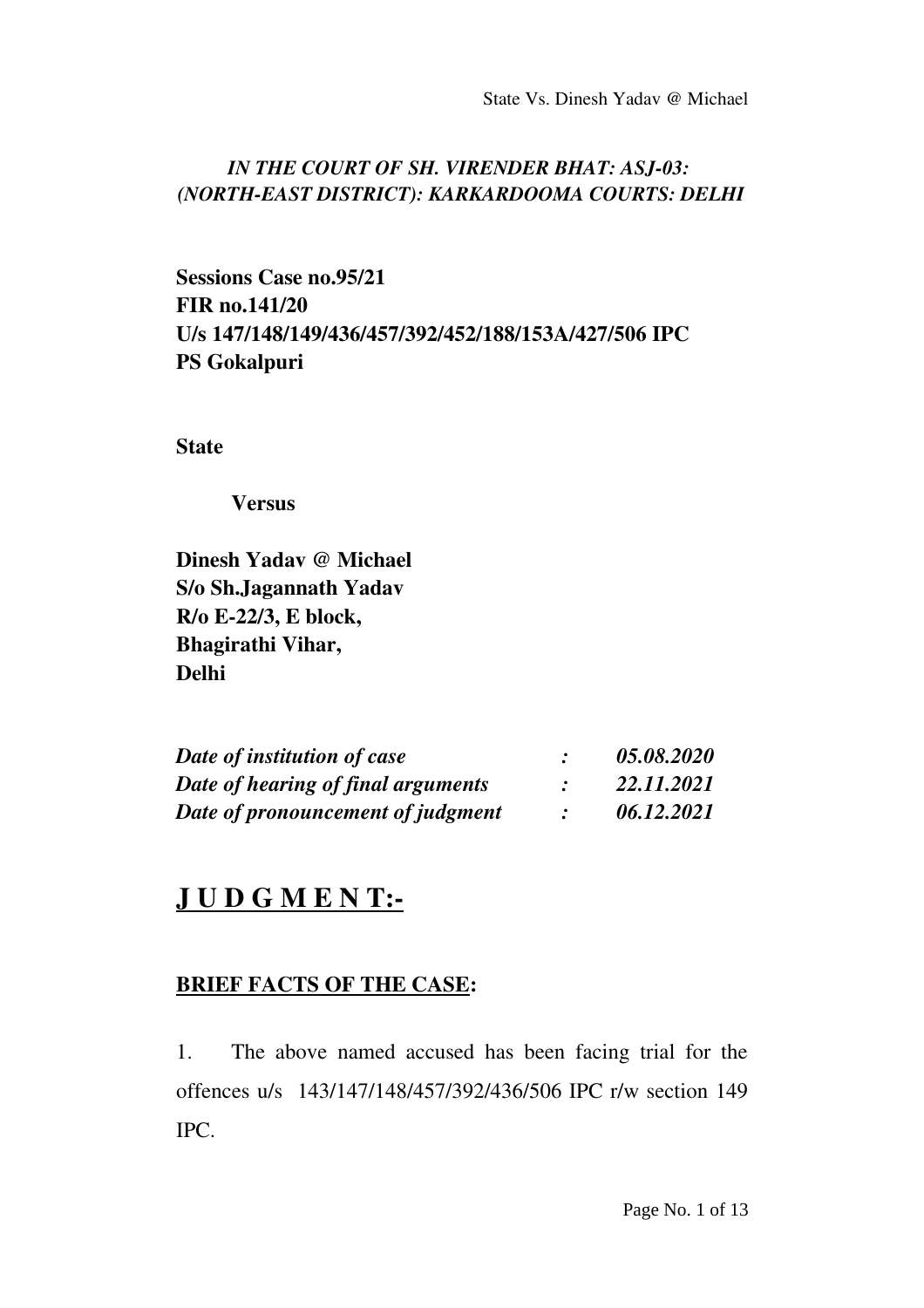2. Briefly stated, the case of the prosecution is that on  $25.02.2020$ , a mob comprising of  $150-200$  rioters gathered at about  $11.30$  a.m. in front of the complainant's house i.e. at  $E-110$ , gali no.14, Bhagirathi Vihar, Delhi and barged into the house after breaking its gate. They stole the important papers like sale deeds, golden/silver ornaments, cash, utensils, clothes and kettle from the house. Some of the goods lying on the ground floor were set ablaze whereas some of the goods lying in the first floor were damaged. The complainant alongwith her children saved their lives by jumping over to the roof of the adjoining house. Thereafter, the police reached there and took them to the house of their relatives.

3. On the basis of a written complaint submitted by the complainant in the PS, an FIR was registered on 03.03.2020 and investigation was commenced. During the course of the investigation, the IO visited the spot and prepared the site plan. He recorded the supplementary statement of the complainant Manori u/s 161 Cr.PC. He also recorded the statements of the witnesses Ashiq and Arif. The station Daily Diary was checked on  $04.03.2020$  and it was found that Ct. Vipin alongwith  $HC$ Sanoj were present in Bhagirathi Vihar area on 25.02.2020 to curb the riots. Their statements were recorded u/s 161 Cr.PC. Crime Team was summoned on 13.03.2020 which examined the spot and took its photographs.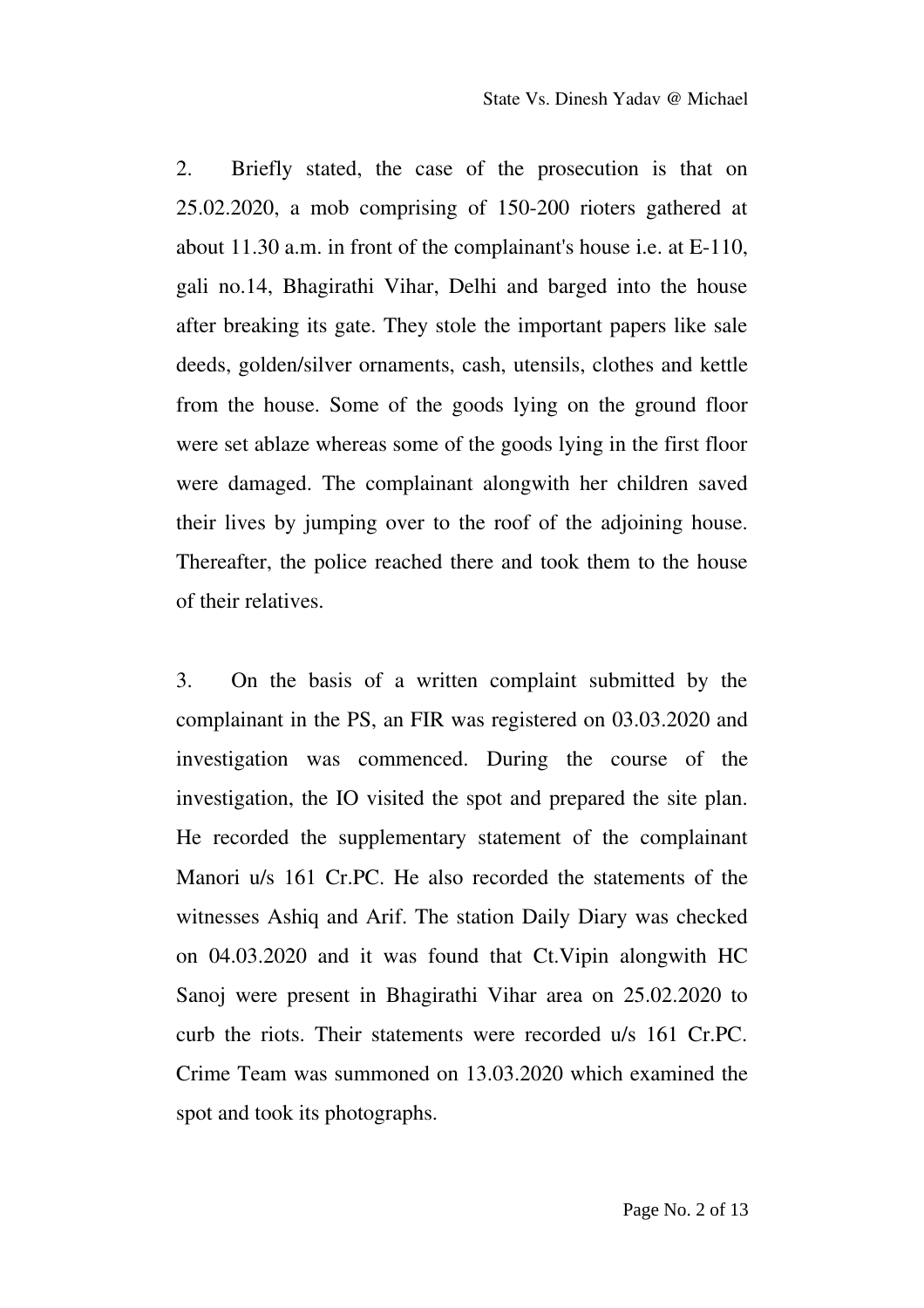4. It is the case of the prosecution that the name of accused Dinesh Yadav @ Michael had cropped up in the statements of the complainant and the police personnels as being involved in the acts of arson, loot and robbery in the complainant's house. It came to be known that the accused has been arrested on 03.06.2020 in another case FIR no.78/20 of PS Gokalpuri. Accordingly, the IO visited the Mandoli Jail and after obtaining permission from the Duty MM, interrogated the accused Dinesh Yadav @ Michael and formally arrested him in this case.

5. Relevant DD entries of the PCR calls regarding the riots received in Police Control Room as well as the corresponding PCR forms were collected by the IO. The PCR callers were also examined and their statements were recorded u/s 161 Cr.PC.

6. After completion of investigation, chargesheet was prepared and filed in the court.

7. On 03.08.20201, charges u/s 143/147/148/457/392/436/ 506 r/w section 149 IPC were framed against the accused to which he pleaded not guilty. Accordingly, trial was held against him.

8. The prosecution has examined 13 witnesses to prove the charges against the accused. The statement of accused u/s 313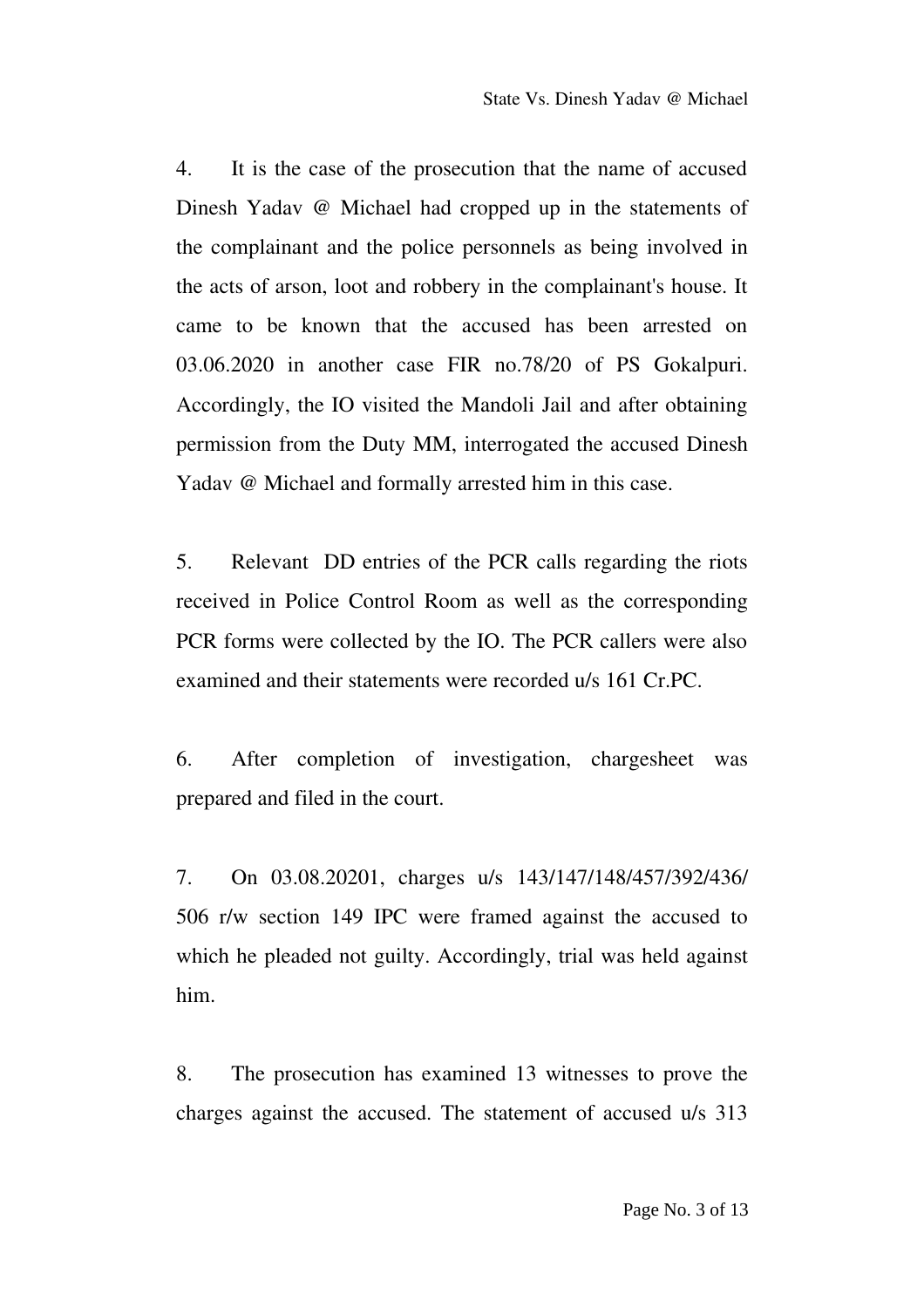Cr.PC was recorded on 29.09.2021 in which he denied all the incriminating evidence and claimed false implication. The accused has chosen not to lead any evidence in his defence.

9. I have heard the Ld.Special PP as well as the advocate appearing for the accused from DLSA. I have also perused the entire oral as well as documentary evidence.

10. The complainant Manori has been examined as PW-1. Perusal of her testimony shows that she had not seen or identified any of the assailants, who had vandalized her house. She has deposed that on account of large scale communal riots happening in the vicinity of her house on 25.02.2020, she alongwith her family members left the house at about 4.00 p.m. and was staying with one of their relatives. After 4 days, they were called by the police and on reaching her house, she found the same to have been completely burnt. Her buffalo and calf had been taken away by unknown persons. She proved the complaint submitted by her in the PS as Ex.PW 1/A and the photographs of the burnt house taken by the police as Ex.PW 1/B (colly). She deposed that she can not identify any of the rioters, who might have put her house on fire as she was not present in the house at the time of incident. She was declared hostile at the request of the Ld.Special PP and in the cross examination conducted by the Ld.Special PP, she denied having stated to the police that her house had been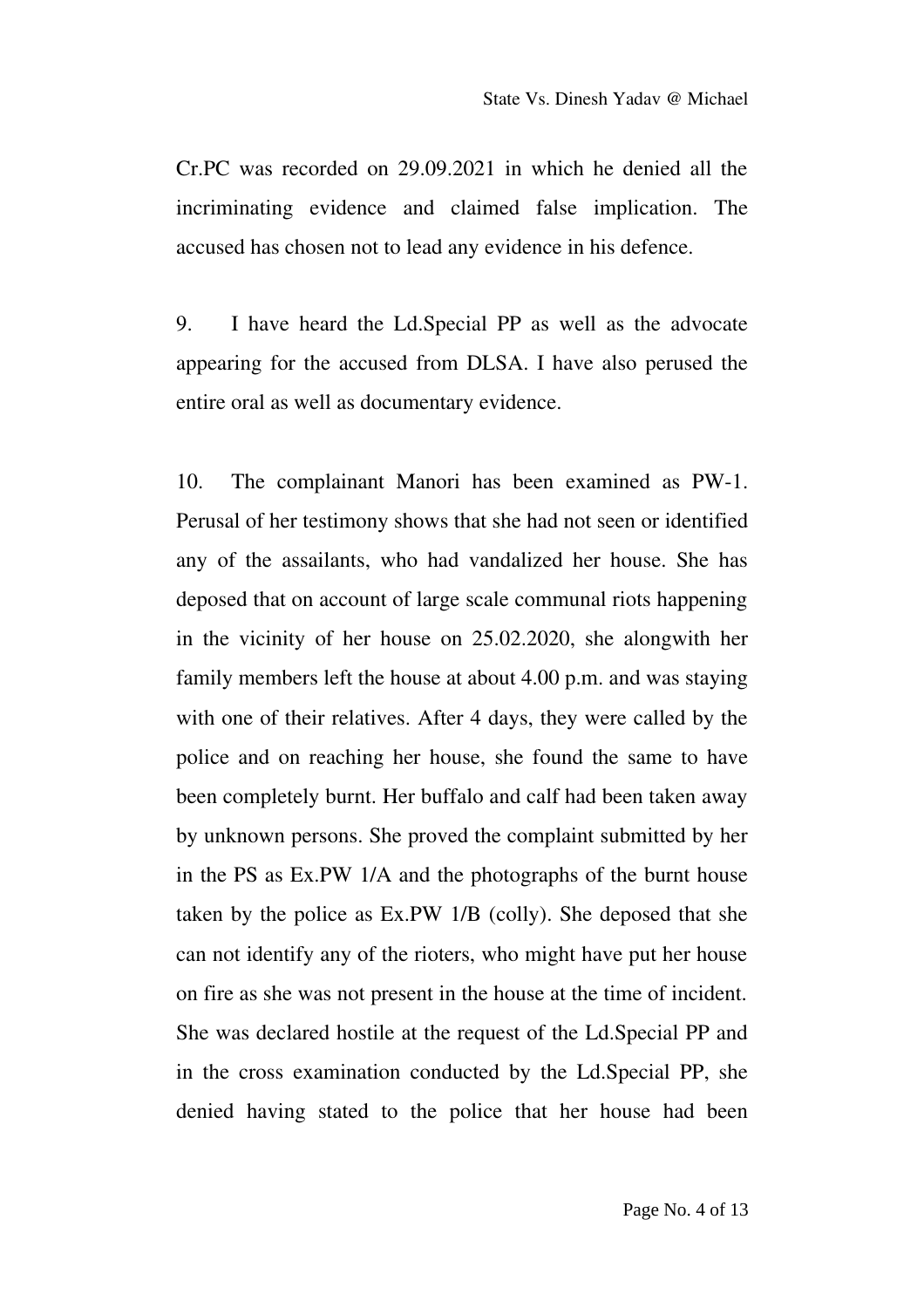vandalized, ransacked and looted by the violent mob in her presence.

11. Similarly, PW-2 Arif and his brother i.e. PW-3 Ashiq, whose house also had been set ablaze and looted by the rioters on 25.02.2020, deposed that they can not identify any of the rioters, who might have put their house on fire as they were not present in the house at the time of incident. In the cross examination by the Ld.Special PP also, after being declared hostile at his request, they denied that the incident had taken place in their presence.

12. Even though these victims i.e.  $PW-1$ ,  $PW-2 \& PW-3$  had not identified any of the rioters in the mob yet their testimonies establish the fact that their houses had been trespassed into after breaking open the locks, vandalized, robbed and then set on fire by a violent mob. Therefore, the offences u/s 143/147/148/457/392/436 IPC read with Section 149 IPC were committed by the persons comprising the mob

13. According to the Ld.Special PP, PW-6 Ct. Vipin and PW-7 HC Sanoj are the eye witnesses to the incident and their deposition clearly establishes the fact that the accused Dinesh Yadav @ Michael was the part of the mob which had attacked, looted and set ablaze the house of the complainant. Therefore, it is necessary to scrutinize their testimonies minutely.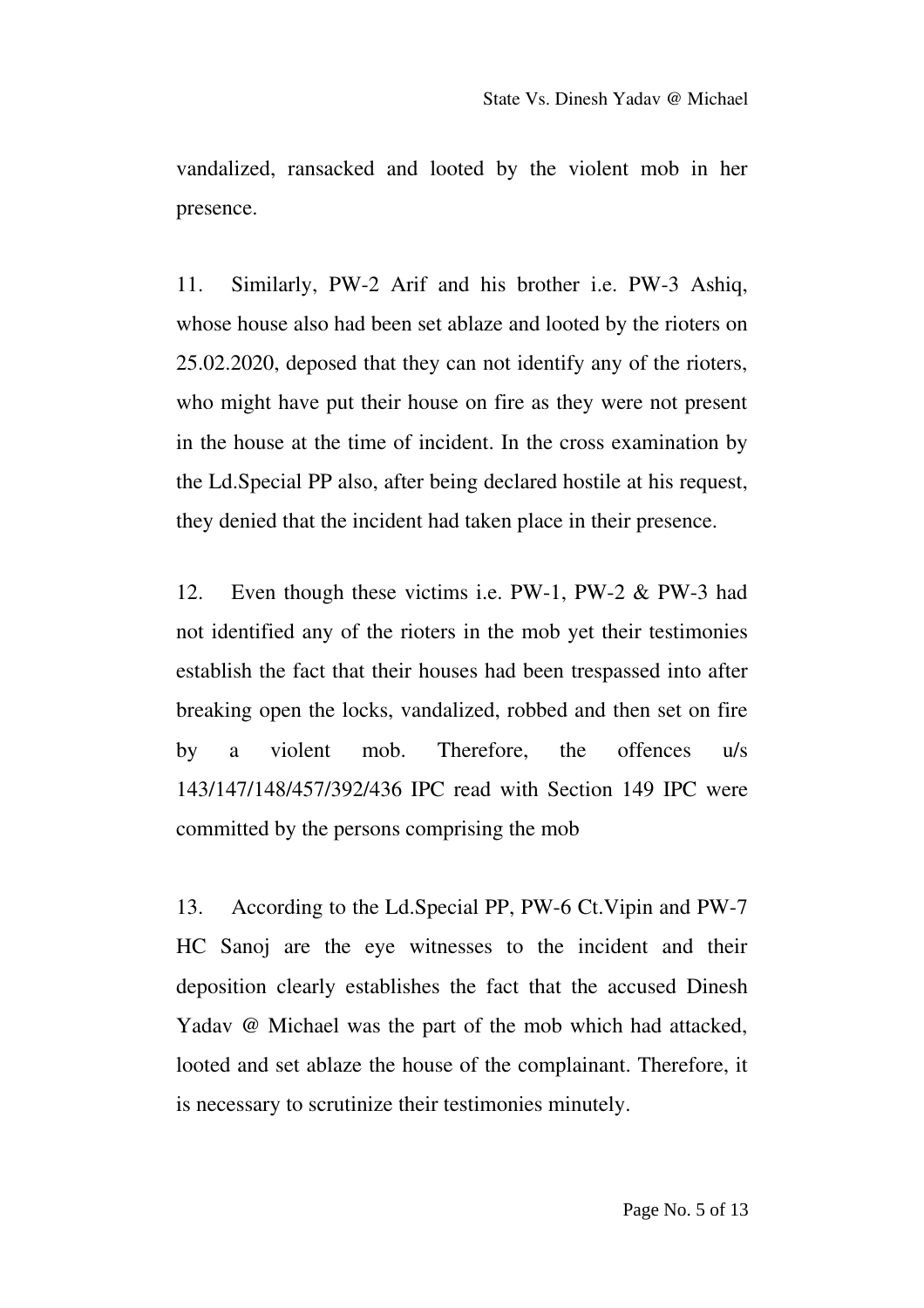14. PW-6 Ct. Vipin has deposed that on 24.02.2020 at about 2.00 p.m., riots had erupted in favour of CAA and against it in the area of Chaman Park, Brijpuri Road, Indira Vihar, Shiv Vihar Tiraha, Bhagirathi Vihar and Johripur area. He further deposed that on 25.02.2020 at about 11 p.m., he alongwith HC Sanoj and other police staff was on riot controlling duty in the area of Bhagirathi Vihar. He saw about 200300 rioters alongwith *lathis, dandas and stones* at Nala road, Bhagirathi Vihar. He alongwith his colleagues tried to pacify the rioters but they were very aggressive. They saw that the rioters were identifying the Muslim persons, segregating them and beating them. The vehicles belonging to Muslims were put on fire and thrown in nala. He further deposed that rioters were putting on fire the houses in E block. He deposed that from amongst the rioters, he identified the accused Dinesh Yadav @ Michael as he knew him prior to the incident in his capacity of Beat Officer in the area. In the cross examination, he deposed that he knew the accused because of his popularity of his name. According to him, the accused was carrying a danda at the time of incident but the said danda was not recovered from the accused. He did not see the accused taking away the buffalo of the complainant. He also deposed that he did not see the accused entering into the house to commit robbery therein or putting any house on fire. In further cross examination, he admitted that he had not seen the accused giving any threats of life to complainant or her two grand children. He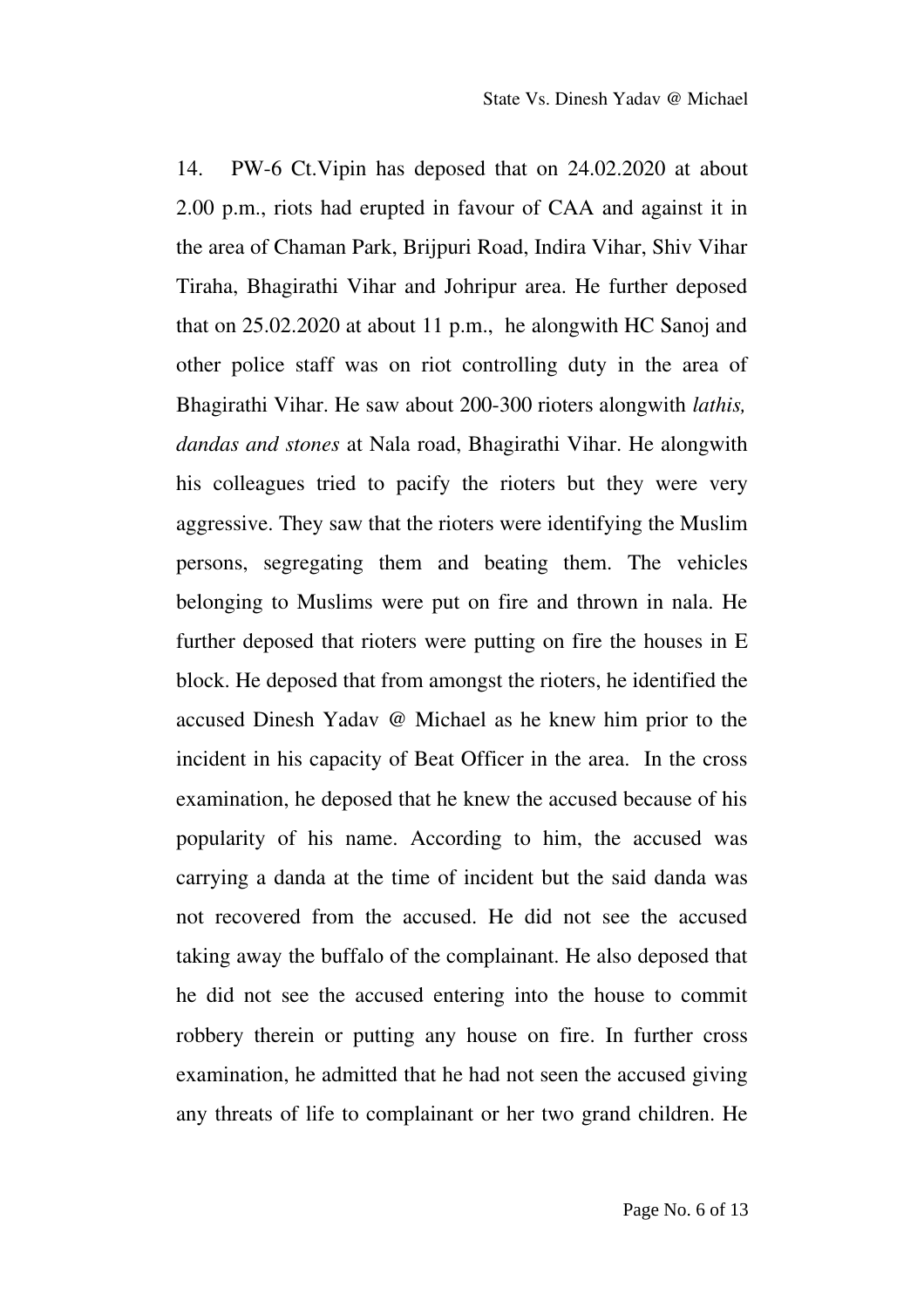also admitted that he did not see the complainant and her two grand children fleeing from the house after any threat to their life given by the accused and his associates. He had not seen the accused vandalizing the house of the complainant with his own eyes.

15. The deposition of PW-7 HC Sanoj is also on similar lines. Though in his examination in chief, he stated that he had identified accused Dinesh Yadav @ Michael in the mob which attacked and ransacked the complainant's house yet, in his cross examination, he too stated that he had not seen the accused vandalizing or looting or putting on fire the house of the complainant. He had stated that he had not seen the accused taking away the buffalo and calf from the complainant's house. He also admitted that he had not seen the accused giving threats to the life of complainant and her two grand children and that he did not see the complainant and her grand children fleeing from the house after receiving threats to their lives from accused and their associates.

16. It was vehemently argued by the Ld. Counsel for the accused that no active role has been attributed to the accused in the incident in question by these two witnesses which clearly indicates that the accused was only a bystander and did not share the object of the unlawful assembly. It is argued that the accused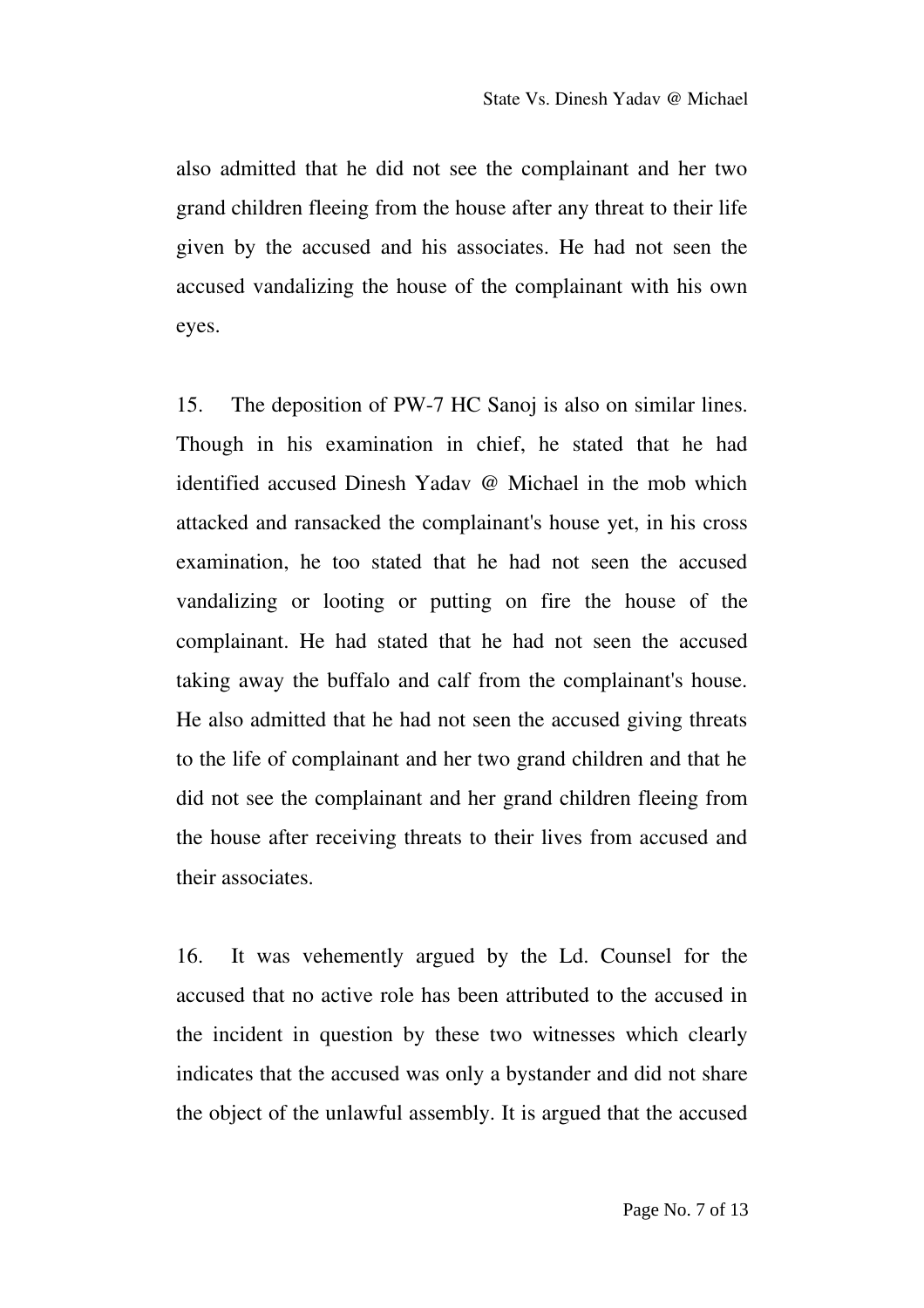resides in the vicinity of the spot of incident and therefore, his presence on the road in the area during the riots was natural. According to the Ld. Counsel, the deposition of these two witnesses establishes the innocence of the accused and is liable to be acquitted.

17. It is true that the perusal of the testimony of PW-6 and PW7, the two eye witnesses to the incident in question, reveals that the accused had not taken any active part in vandalizing, looting or putting on fire the house of the complainant. However, it cannot be said that he was only a bystander or a passive spectator at the spot of incident. It has come in the deposition of PW-6 that the accused was amongst the rioters who were identifying Muslims, beating them and setting ablaze the houses in E-Block, Chaman Park. He has further stated in the crossexamination that the accused was carrying a danda (wooden rod) at that time. Similarly, PW-7 had also identified the accused amongst the rioters who were identifying Muslims, beating them, burning their vehicles and putting on fire the houses in E-Block, Chaman Park. On this aspect, the testimonies of these two eye witnesses PW-6  $&$  PW-7 have remained consistent and could not be shaken in the cross-examination even. It is pertinent to note here that the complainant's house was also in E-Block bearing H. No. E110, Gali No. 14, Bhagirathi Vihar, Delhi.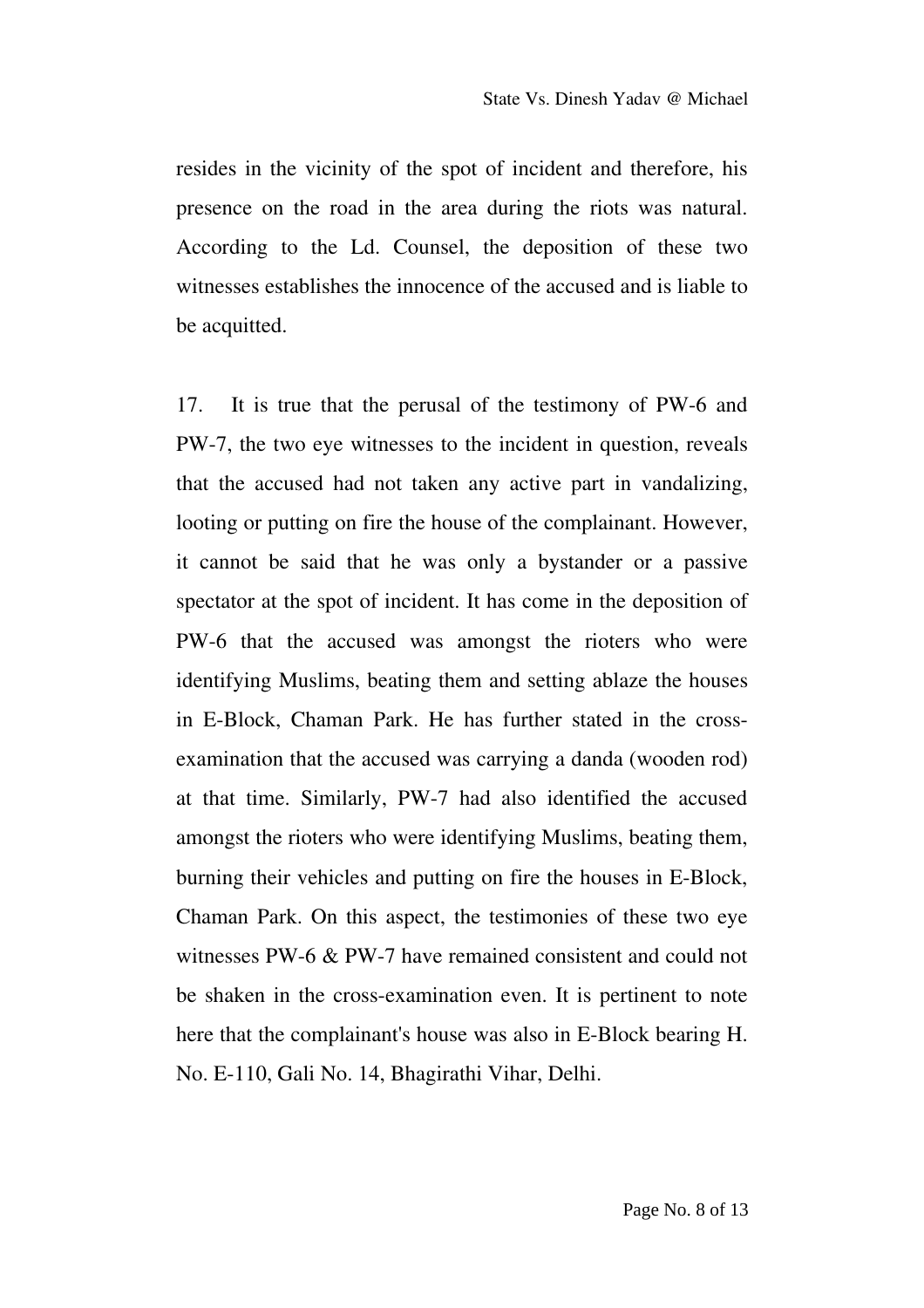18. It is manifest from the deposition of PW-2 and PW-3 that there were large scale communal riots in E-Block, Chaman Park, Bhagirathi Vihar, Delhi on 24.02.2020 and 25.02.2020. According to PW-6 and PW-7, the number of rioters was about 200 to 300 and all of them were having lathis (wooden rods), stones etc. in their hands. Therefore, it is established that there was an unlawful assembly, the common object of which was to assault the persons belonging to Muslim community, damage their vehicles, loot and set ablaze the houses in E-Block, Chaman Park, Bhagirathi Vihar, Delhi.

19. Section 149 IPC has essential two ingredients viz:

*(i) Offence committed of any member of an unlawful assembly consisting of five or more members and*

*(ii) Such offence must be committed in prosecution of the common object (u/s 141 IPC) of the assembly or members of the assemble knew to likely to be committed in prosecution of the common object.*

20. Once it is established that the unlawful assembly had some common object, it is not necessary that a person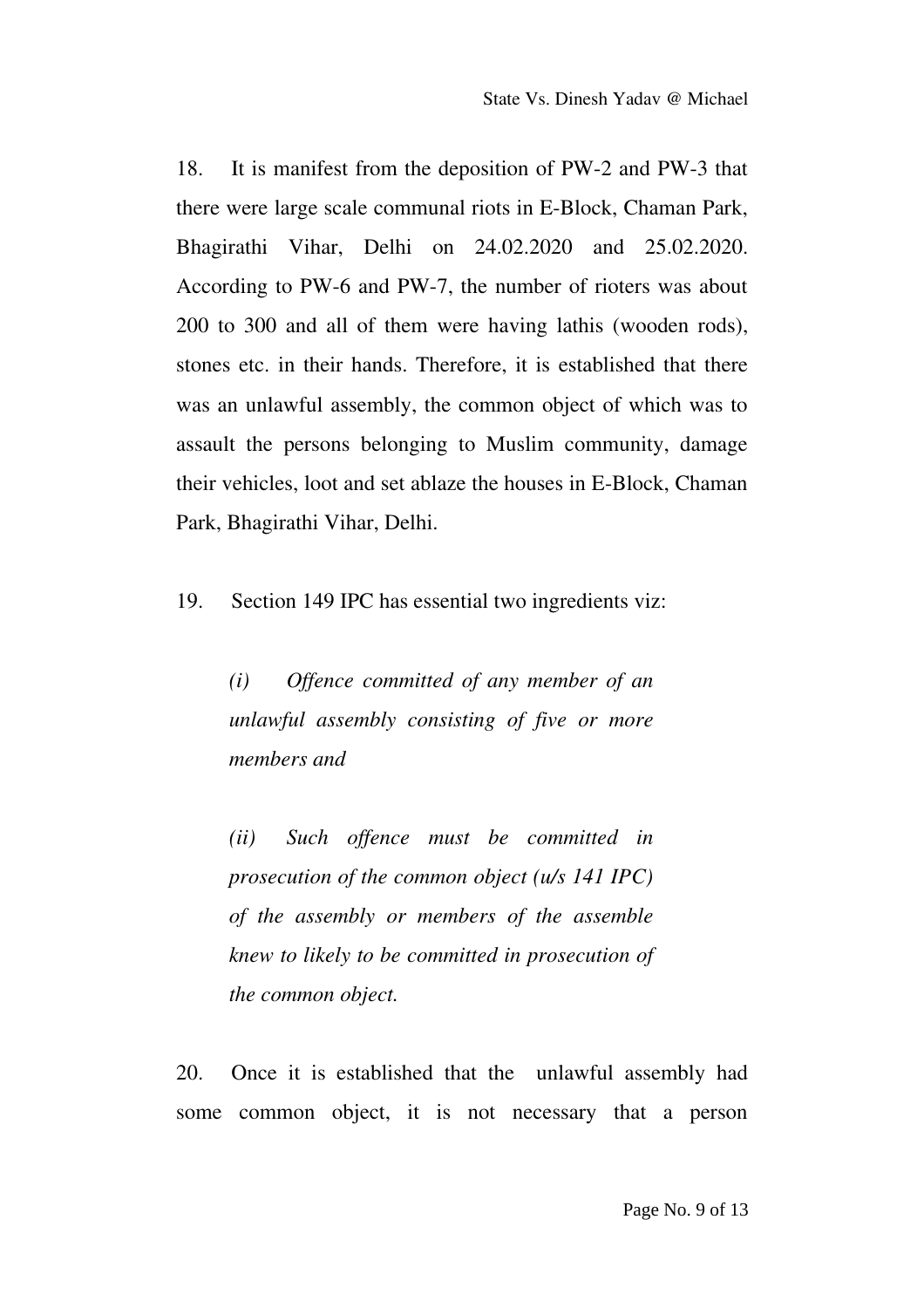constituting unlawful assembly must be shown to have committed some overt act. For the purpose of incurring vicarious liability under Section 149 IPC, liability of the other members of the unlawful assembly for the offence committed during the continuance of the occurrence, rests upon the fact that whether the other members knew before hand that offence actually committed, was likely to be committed in prosecution of the common object. (see. Daya Kishan Vs. State of Haryana (2010) 5 SCC 81).

21. It would be useful to refer, on this issue, to the decision of the Apex Court in State of U.P Vs. Kishan Pal (2008) 16 SCC 73 wherein it was observed"

*"47. …. It is well settled that once a membership of an unlawful assembly is established it is not incumbent on the prosecution to establish whether any specific overt act has been assigned to any accused. In other words, mere membership of the unlawful assembly is sufficient and every member of an unlawful assembly is vicarious liable for the acts done by others either in the prosecution of the common object of the unlawful assembly or such which the members of the unlawful assembly knew were likely to be committed."*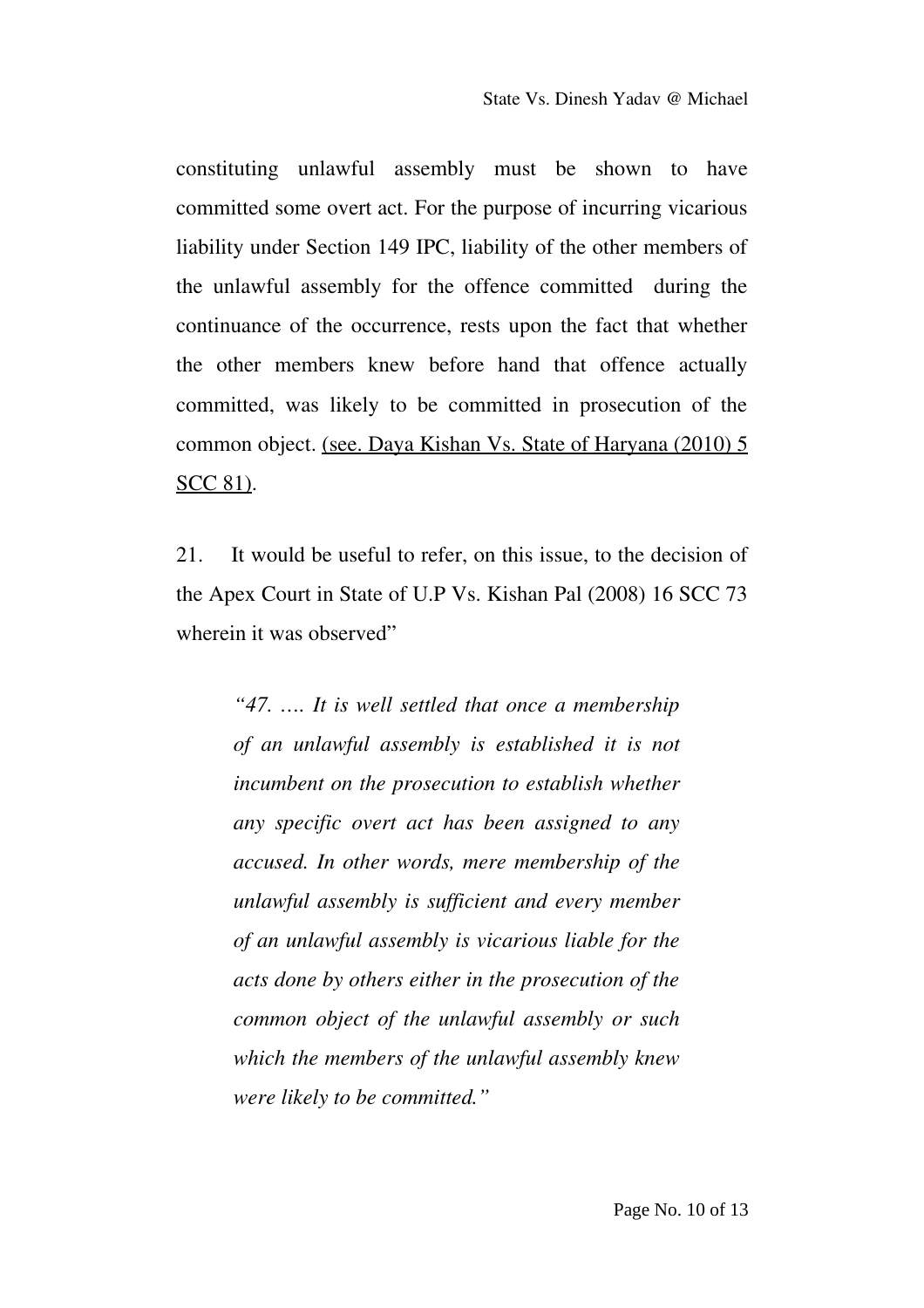22. Thus, Section 149 IPC engrafts a principle of vicarious or constructive liability in as much as a person would be guilty of an offence, though he may not have directly committed the same if, as a member of unlawful assembly, he had shared the common object with the other members to commit such an offence or if he knew that such offence is likely to be committed in prosecution of the common object of the assembly of which he was a member. Though, it would be difficult, but not impossible, to collect any direct evidence of such knowledge for the reason that the knowledge involves a mental act, yet such knowledge can be easily inferred from the circumstances in which the offence is carried out by the members of the assembly and the motive as well as the nature of the assembly, its common object and the conduct of its members before and after the actual commission of crime.

23. The testimony of PW-6 and PW-7 clearly indicates that the accused was a part of unlawful assembly consisting of 200-300 rioters on 25.02.2020 which indulged in large scale riots in E-Block, Chaman Park, Bhagirathi Vihar, Delhi. It further comes out from the deposition of PW-2, PW-3, PW-6 and PW-7 that the rioters comprising the unlawful assembly belonged to Hindu Community whereas the victims who were beaten  $\&$  whose houses/shops were vandalized, looted and burnt belonged to the members of Muslim community. The fact that the accused also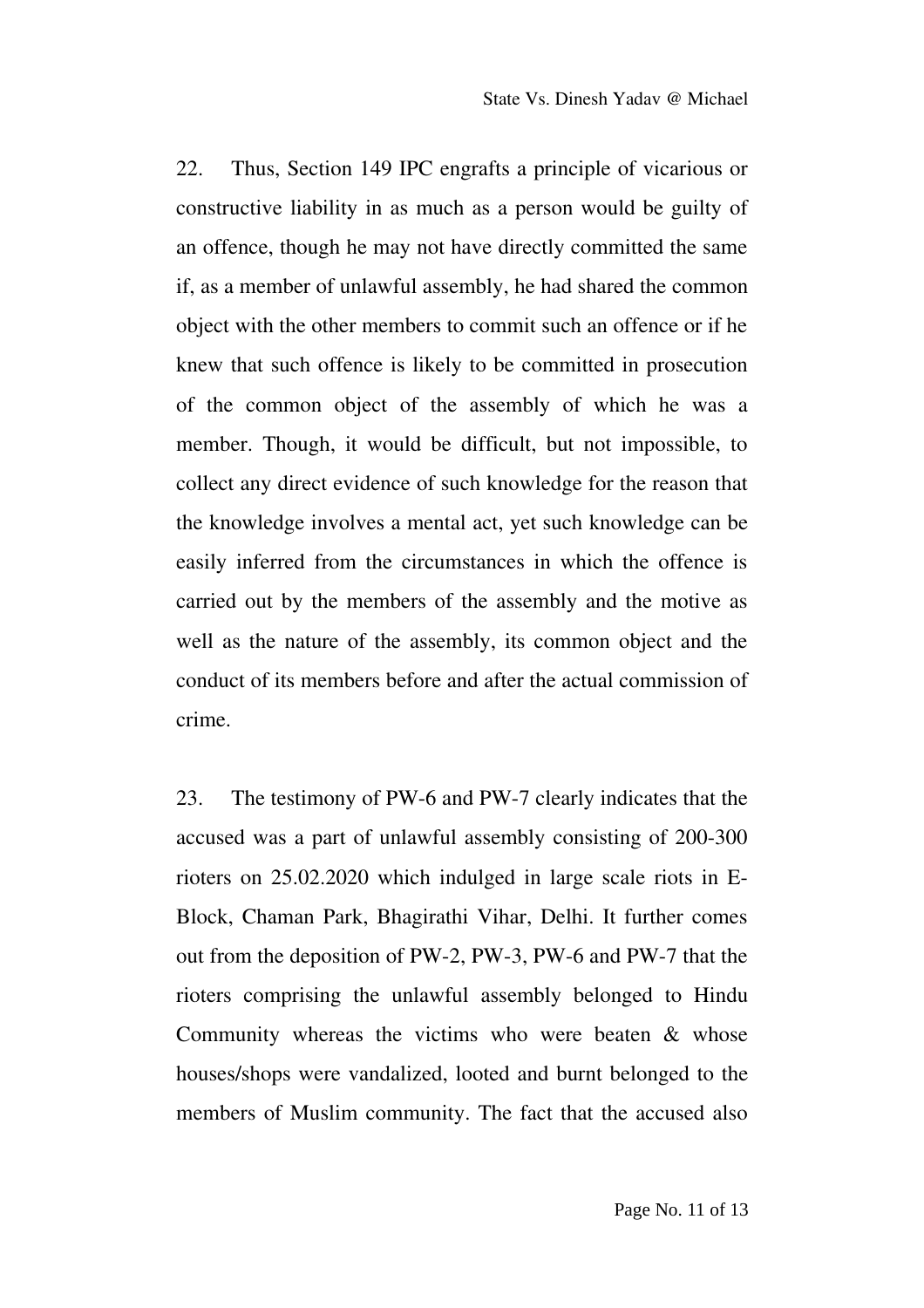belongs to Hindu community and was present in the mob armed with an wooden rod which mob resorted to violence against the Muslims, indicates that he shared the common object of the unlawful assembly. The mere fact that he was not seen entering complainant's house or vandalizing or looting or putting it on fire, does not mean that he was mere a bystander. There is nothing on record to show that the accused had disassociated himself from the unlawful assembly and he did not share the common object of the assembly. It does not appear that his presence at the incident spot was only because he is a resident of that very area, as sought to be argued by his Ld. Counsel. The circumstances in which the members of Muslim community were identified & beaten, their vehicles damaged and their houses broken open, robbed and set ablaze by the rioters comprising the members of the other community coupled with the object of the unlawful assembly i.e. to assault the Muslims & damage their properties and the fact that the accused was seen amongst the rioters armed with a wooden rod, are sufficient to indicate beyond any doubt that he too shared the common object of the assembly and had knowledge that these types of incidents would be indulged into by the members of the assembly.

24. Therefore, even though the evidence on record does not indicate that the accused had directly committed the offences involved in this case yet he is to be held guilty of all those